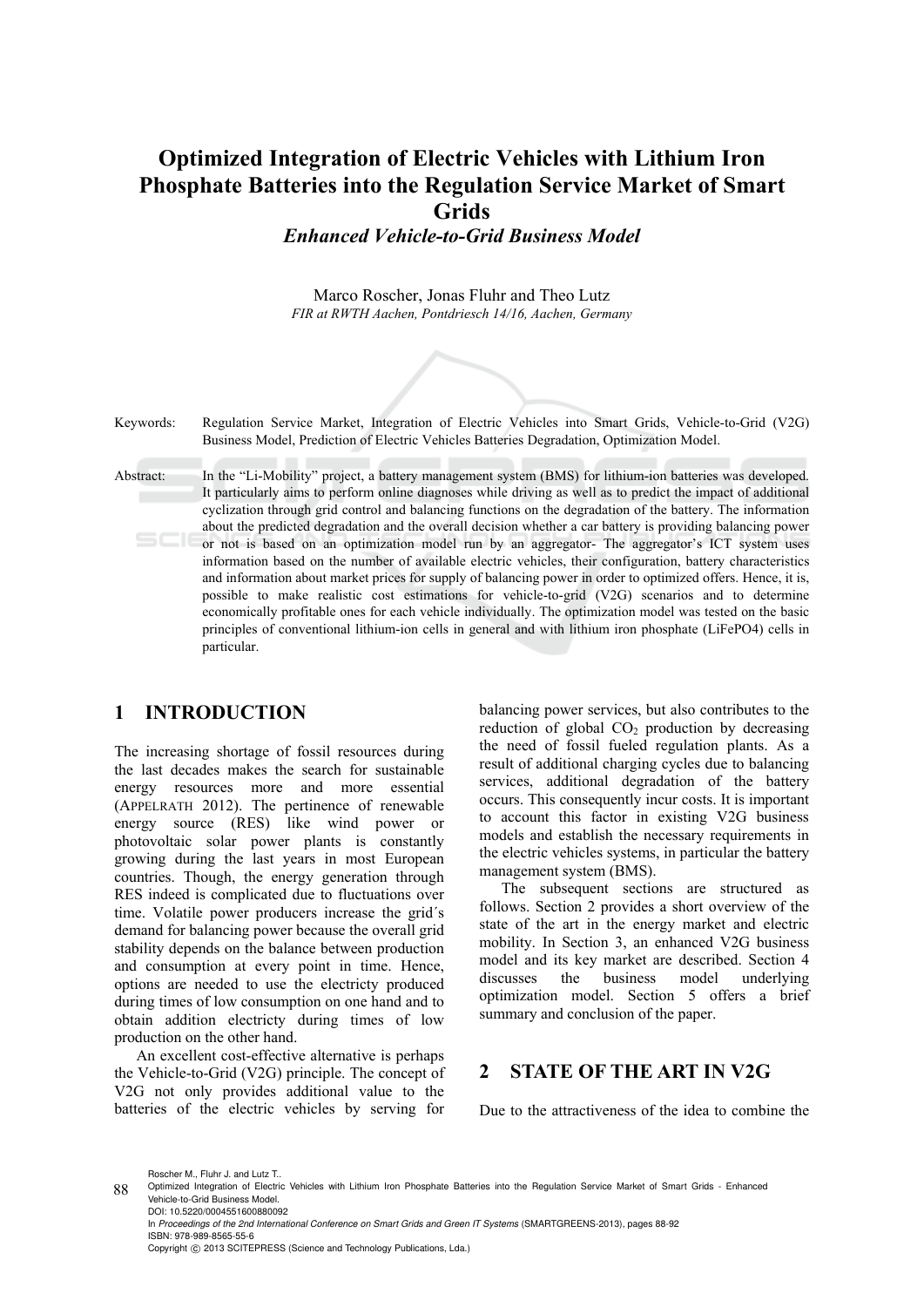two large energy conversion systems - "electricity grid" and "mobility" - with each other (KEMPTON; LETENDRE 1997), several studies from various perspectives with regard to the realisation of V2G have been done so far. For instance, studies have been performed on the potential availability of electric vehicles (FLUHR; AHLERT; WEINHARDT 2010), the target market (base load, peak load, regulation) and the profitability including other aspects like the influence of the car type (BEV, FCEV, HEV) for (DALLINGER; KRAMPE; WIETSCHEL 2011).

 The effect of V2G on the German electricity grid has also been investigated (BIRNBAUM; LINSSEN; MARKEWITZ [et. al.] 2009). In addition, there are studies with regard to the integration of RES by V2G (KEMPTON; TOMIC 2005).

In summary, while intelligent charging of batteries might be applicable in Germany´s electricity market model without problems even at present day, the application of V2G would however need serveral modifications (GUDERGAN; ANSORGE; FROMBACH 2011). A complete and optimized integration of electric vehicles into a Smart Grid requires a bi-directional energy and information flow. This accounts particularly for the regulation market, because of high requirements with respect of reliability and response time of the ICT system.

# **3 BUSINESS MODEL**

There are different concepts of V2G business models that can be applied for regulation market services. Every business model can be assigned to one of two types of models. The first model focuses on vehicle specific aspects and the second focuses more on the information respective infrastructural perspective. The business model described in this paper is the second one (infrastructure-focused). It was further investigated for the application for regulation market services. It is an extension of existing business models by the very important factor of battery degradation through additional cycles because of balancing power services. In this context, every cycle incurs costs by decreasing the electric vehicles battery monetary value. Only by knowing these costs allows to deduct adequate fees for the supply of balancing power services as a basis for a robust business model.

# **3.1 Aggregator of Electric Vehicles**

The business model "aggregator of electric vehicles"

is developed exemplary and is based on the optimization model and the additional information about degradation available from the car's BMS.

It is very important to get a deep and clear understanding of the business model especially from the very beginning of the conception and planning stages to enable and facilitate an optimized integration of the electric vehicle´s batteries into the regulation service market of smart grids. To comply with the requirements of smart grid integration, a structured scientific substantiation and documentation of the business model would also be essential. For this the strategic management template Business Model Canvas was adapted (OSTERWALDER; PIGNEUR 2010) delivering a broad overview of the business model´s key issues (Table 1) as a start and subsequently offering a base of operation for the deduction of specific requirements regarding a smart grid integration.

Table 1: Key Issues of Electric Vehicles Aggregator's Business model.

| Daville di model.        |                             |  |
|--------------------------|-----------------------------|--|
| <b>Key Partners</b>      | <b>Key Activities</b>       |  |
| · Individuals            | • Backup storage for        |  |
| Organisations            | renewable energy sources    |  |
| Public and private       | Regulation market           |  |
| infrastructure operators | services                    |  |
| <b>Key Resources</b>     | <b>Value Propositions</b>   |  |
| • Electric vehicle's     | • Arbitrage profits due to  |  |
| battery capacity         | variable prices             |  |
| <b>Customer Segments</b> | <b>Revenue Streams</b>      |  |
| • System Operators       | • Arbitrage profits due to  |  |
| Individuals              | variable prices             |  |
| Organisations            | Shares of arbitrage profits |  |
| Public and private       | User fees                   |  |
| infrastructure operators |                             |  |

Within this business model the aggregator represents a crucial instance, which initially divides the required total power into smaller packages, socalled load profiles. It then translates them into a format of time and performance vectors that is interpreted by the BMS of electric vehicles. Finally, it sends corresponding inquiries to pool of electric vehicles. The primary objective is to optimize the use of the battery by additional cycles for the provision of balancing power, aside from the single application for driving, so that the battery´s life is optimally utilized.

Arbitrage profits due to variable prices are in no doubt the business model´s crucial revenue stream with regard to smart grid regulation service market. The realization of arbitrage profits could allow at least a partial refinancing of the relatively high investment costs of the vehicles batteries and as a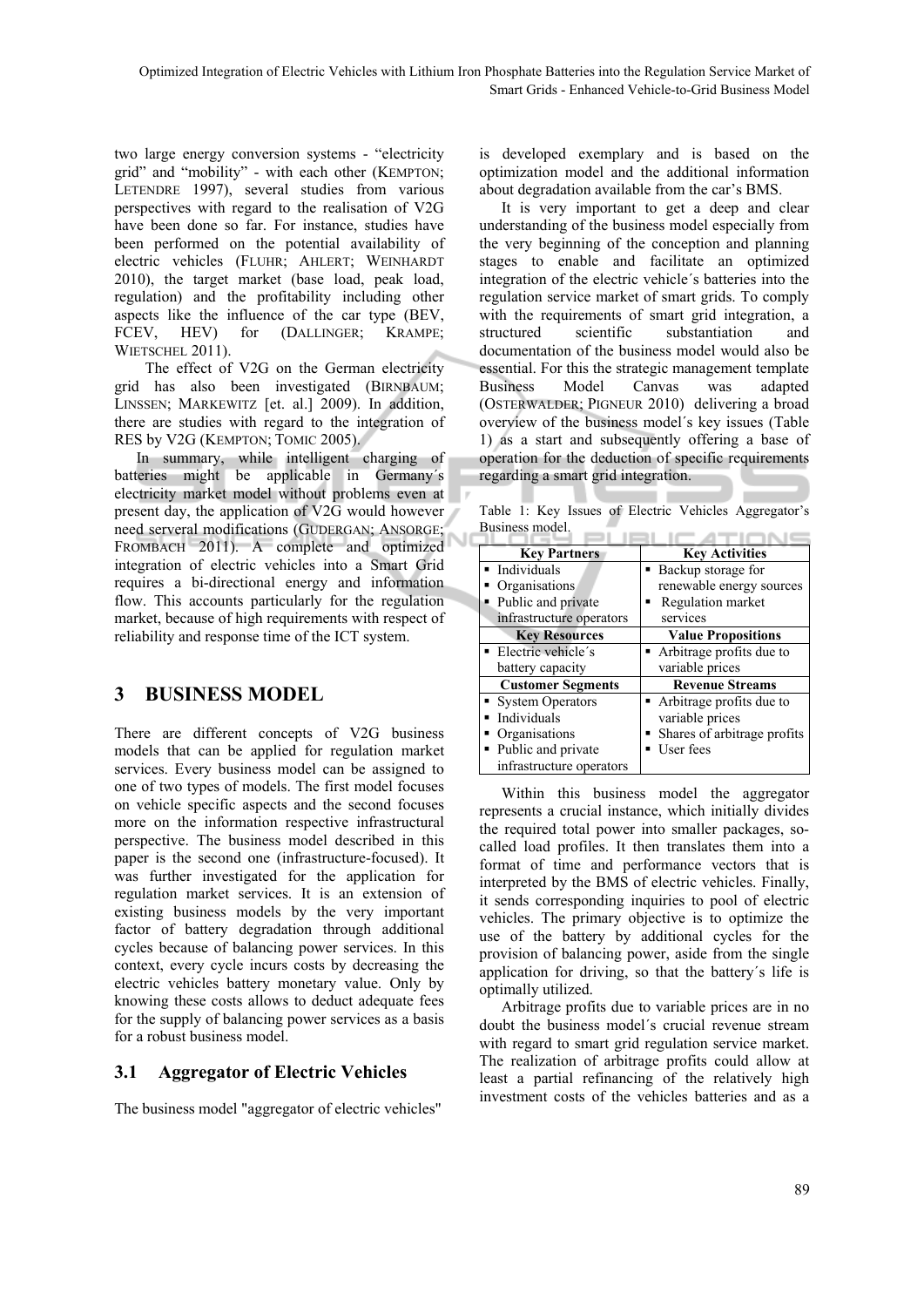consequence the reduction of the overall investment risks.

### **3.2 Regulation Service Market**

In order to maintain the security of energy supply, the transmission network operators is obliged to guarantee the balance between energy production and consumption in every point in time. Occasionally, there is a deviation from the predicted demand or supply of electric power in the grid, e.g. because of failures or volatile energy producers. Transmission network operators are keeping additional equipment available to be able to react at all times.

Three different types of balancing power are established in Germany. The overall amount of each balancing power type for the four German transmission network operators is advertised online for bidding on Germany´s national regulation market platform. The regulation market place is open to all technical entities which have successfully carried out the pre-qualification by the responsible transmission network operator of the control area. Every balancing power type is characterized by a set of properties listed in Table 3 to Table 5 for each type and outlined in the following subsections.

### **3.2.1 Primary Balancing Power**

Primary balancing power constitutes the first and immediate action that can be taken to restore the balance within the grid. It possesses the highest value for the grid and has to be activated automatically within 30 seconds after the request call. The adduction may take up to 15 minutes. It is advertised weekly on the regulation market online platform with a minimum power quantity of 1 Megawatt (MW) positive or negative. There are no time slices such that the balancing power which was sold on the regulation market has to be available at all times during the week it was paid for. Only a fix rate per MW is paid for primary balancing power services, regardless of the service delivery.

Regarding the required minimum size of aggregators´ electric vehicle fleet, the primary balancing power is the type that needs the fewest electric vehicles, since transferred energy volumes are normally low.

Table 2: Characteristics of primary balancing power.

| Bidding frequency | Minimum quantity |
|-------------------|------------------|
| Weekly            | $+/-1$ MW        |

#### **3.2.2 Secondary Balancing Power**

Secondary balancing power substitutes the primary balancing power in the event of longer technical disturbances. The activation of the balancing power adducted has to start maximum 5 minutes after the request call and can last up to 1 hour to stabilize the power grid. Secondary balancing power is advertised weekly on the regulation market online platform with a minimum power quantity of 5 MW positive or negative for each of the two time slices, primary processing time and secondary processing time.

In contrast to primary balancing power, the price paid for secondary balancing power services consists of a rate per MW and a rate per MWh. The MW-rate takes account the provision of balancing power, while the MWh-rate comprises the de facto delivery of balancing power to the grid.

Table 3: Characteristics of secondary balancing power.

| Bidding frequency | Minimum quantity |
|-------------------|------------------|
|                   | $+$ / - 5 MW     |

### **3.2.3 Minute Reserve Power**

In case of long term failures which take longer than 15 minutes, the minute reserve power is utilized. Its complete activation and delivery is compulsory within 15 minutes after the request call. Compared to the other balancing power types, minute reserve power has the lowest value and the longest possible time period of balancing power delivery. As a consequence, the duration of balancing power supply can take several hours. The compensation for the supply of minute reserve power consists of a demand rate and a MWh rate similar to the secondary balancing power. Regarding the limited battery capacity of electric vehicles, it is very unlikely that one vehicle will be able to deliver minute reserve power for several hours.

Table 4: Characteristics of minute reserve power.

| Ridding frequency | Minimum quantity |
|-------------------|------------------|
|                   | $+/-5$ MW        |

### **4 OPTIMIZATION MODEL**

In order to understand the optimization model, the aggregator´s planning process for the supply of balancing power is described in Figure 1.

At first, the aggregator has to be informed about the probable availability of its electric vehicles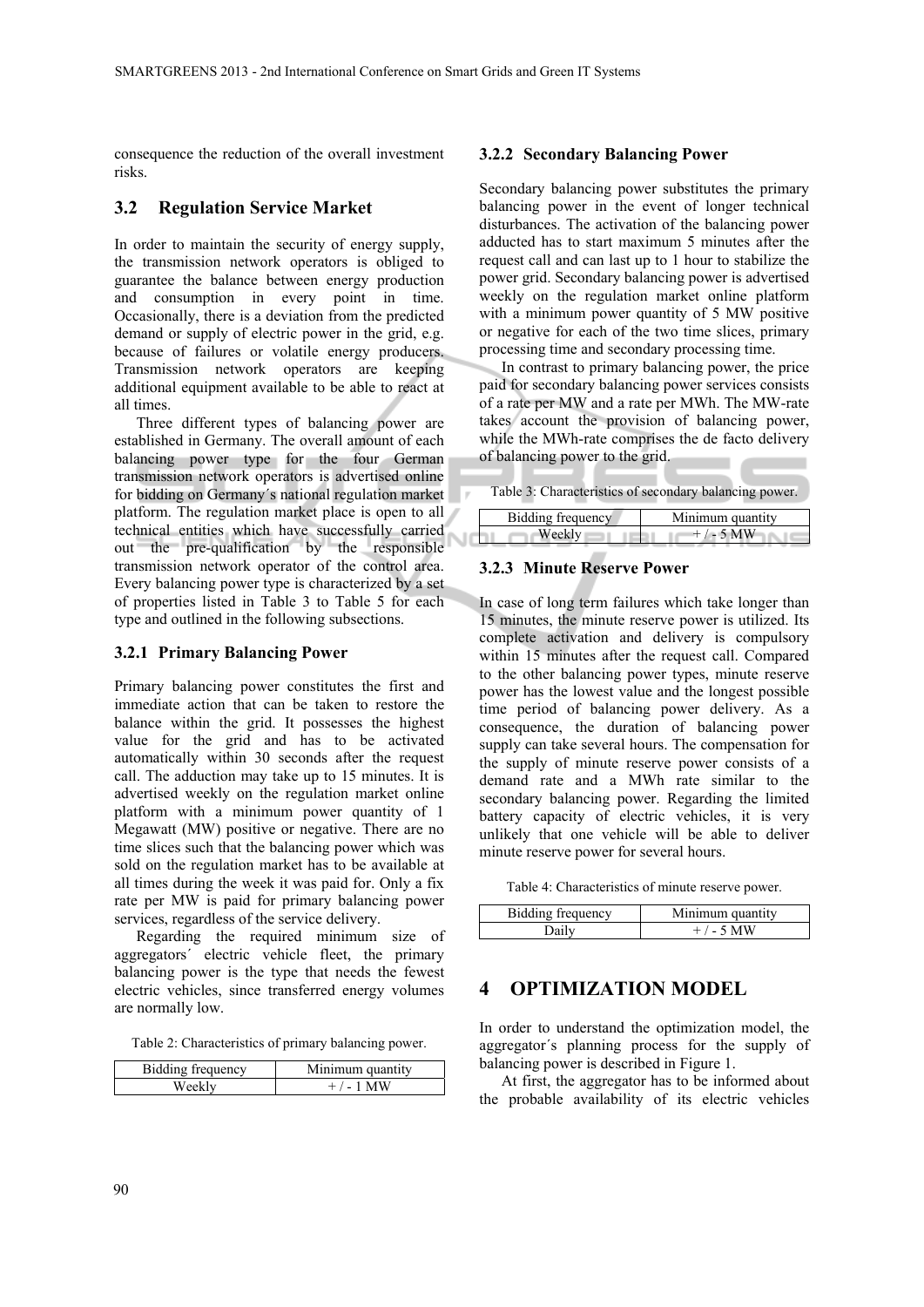

Figure 1: Flow chart of the aggregator's planning process for supply of balancing power.

within its vehicle pool at least for the following day, since it wants to participate for the bidding of minute balancing power and up to a whole week as for primary and secondary balancing power biddings. As soon as a vehicle determined the amount of balancing power it is willing to offer, it can participate (assuming prior pre-qualification) in the biddings. After being awarded to supply balancing power by the transmission network operator´s bidding, the actual optimization starts. The aggregator translates the requested balancing power into three predefined load profiles. The balancing power ranges to minimum 1 MW up to several MW and is dependent on the number of electric vehicles available in the pool. A load profile consists of a power dimension (kW) and a time dimension (seconds).

As a function of available and suitable electric vehicles, the overall balancing power is split in to partial balancing power amounts for each of the three load profiles. One request consists of up to three load profiles and is sent to each electric vehicle BMS which is connected by the aggregator to the pool's ICT systems. For that, the load profiles have to be initially translated to a BMS proprietary format. In this way, every load profile´s power and time dimension is encoded in a CAN message of 8 bytes which is interpretable by the BMS. The BMS´ of the electric vehicles then process the request and send the aggregator the predicted degradations as a

change of the battery´s state of health (deltaSOH) for every load profile received. The new state of health of the battery is calculated according to equation (1):

$$
SOHnew = SOHactual - deltaSOH
$$
 (1)

By this, the aggregator has up to three different deltaSOH values with associated balancing power amounts for each electric vehicle. At this point, the aggregator concentrates all the information of each connected electric vehicle, e.g. availability, the battery´s state of charge, capacity, value, deltaSOH etc. Then in the first step of optimization model´s algorithm all vehicles with the lowest costs ( $\epsilon$  per kWh) are added to the bulk of selected electric vehicles for balancing power services as long as the required overall balancing power is achieved. In case the required overall power is not achieved and, all available vehicles are already selected, the algorithm deselects the electric vehicles which do not supply their maximum balancing power possible yet. Thereafter, the electric vehicle with the minimum costs in  $\epsilon$  per kWh is selected with the restriction that the selected load profiles amount of balancing power has to be higher than the amount of the previously selected one. This procedure is repeated until the required overall power is finally achieved. The aggregators profit (G) is the difference between the earnings (e) and the costs (c) for the balancing power services of every electric vehicle (index k) and the load profile (index i) selected according to equation (2):

$$
G_{i,k} = \max(\sum_{k=1}^{K} e_{i,k} - \sum_{k}^{K} c_{i,k}), \qquad \forall i \qquad (2)
$$

The aggregators profit is the difference between the earnings and the costs for the balancing power services of every electric vehicle selected according to equation (2): The supply of negative balancing power is exceedingly interesting for an aggregator especially during the times where its electric vehicles need to be charged e.g. overnight or when the price is under the regular rate for electricity from the grid. This optimization model is currently implemented in a test environment of a lab including a real BMS and its degradation. The aggregator side and its vehicle pool were simulated via Matlab.

### **5 SUMMARY AND CONCLUSION**

The optimization model developed can be adapted for a variety of business models in principle. The